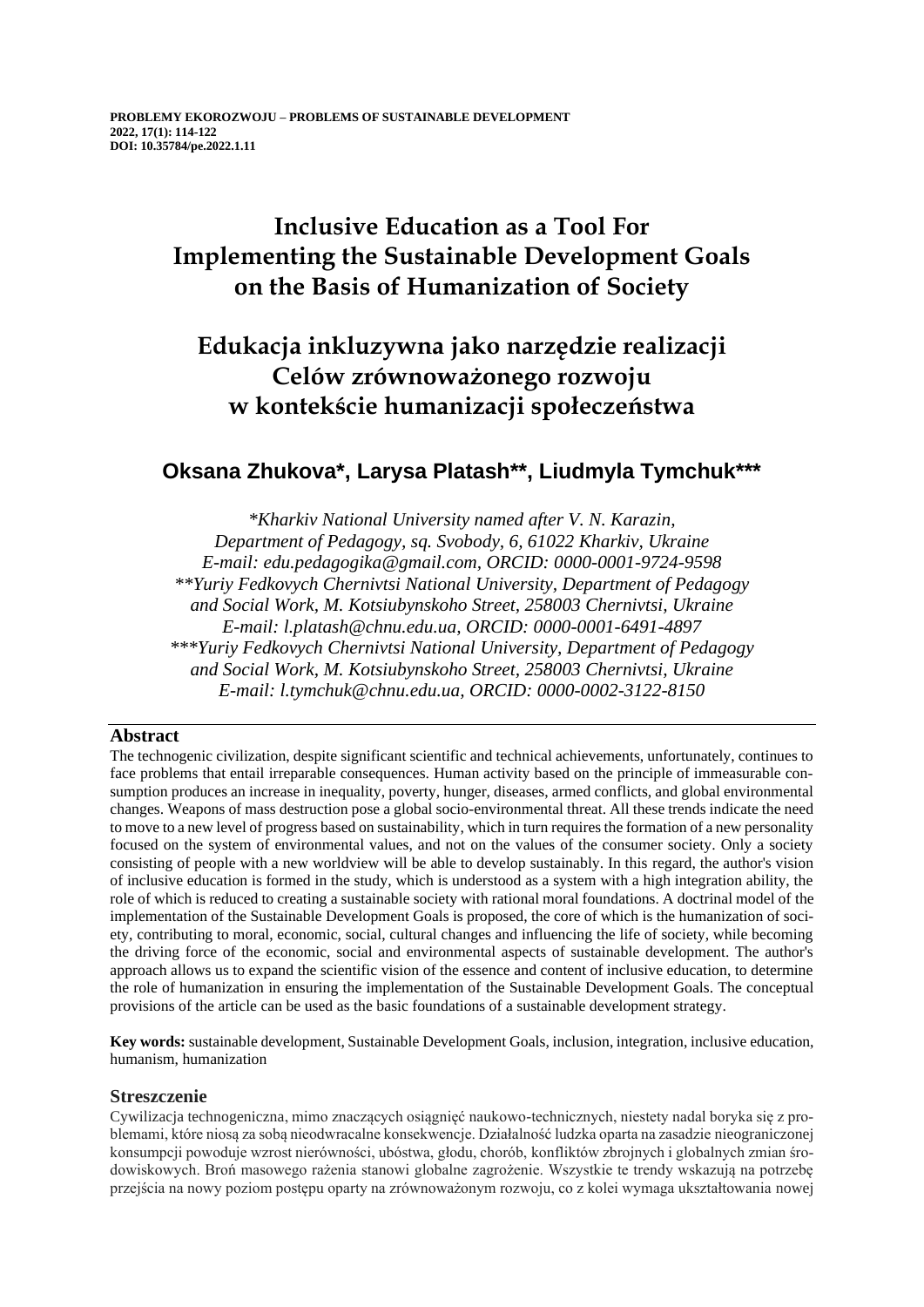osobowości skupionej na systemie wartości środowiskowych, a nie na wartościach społeczeństwa konsumpcyjnego. Tylko społeczeństwo składające się z ludzi o nowym światopoglądzie będzie w stanie rozwijać się w sposób zrównoważony. W związku z tym zaproponowano autorską wizję edukacji inkluzywnej, rozumianej jako system o wysokiej zdolności integracyjnej, którego rolą jest tworzenie zrównoważonego społeczeństwa o racjonalnych podstawach moralnych. Proponowany jest doktrynalny model realizacji Celów zrównoważonego rozwoju, którego istotą jest humanizacja społeczeństwa, przyczynianie się do zmian moralnych, ekonomicznych, społecznych, kulturowych oraz wpływanie na życie społeczeństwa, jednocześnie będący siłą napędową ekonomicznych, społecznych i środowiskowych filarów zrównoważonego rozwoju. Podejście autorów pozwala poszerzyć naukową wizję istoty i treści edukacji inkluzywnej oraz określić rolę humanizacji w zapewnieniu realizacji Celów zrównoważonego rozwoju. Ramy koncepcyjne artykułu można wykorzystać jako podstawowe fundamenty strategii zrównoważonego rozwoju.

**Słowa kluczowe:** zrównoważony rozwój, Cele zrównoważonego rozwoju, inkluzja, integracja, edukacja inkluzywna, humanizm, humanizacja

#### **1. Introduction**

Global economic progress contributed to the formation of a number of negative trends that have become a threat to all living things with times. As a result of human activity, nature began to lose the ability to reproduce. The struggle for resources has become tougher. The gap in the income of the population has increased. The number of poor people has increased. All this made it necessary to form a new model of the development of civilization, which could withstand the impending global social, economic and environmental crisis. In this regard, inclusive education becomes particularly relevant as a tool for humanizing society, since it is not only an innovative process that allows training and education of individuals with different basic capabilities at different levels of the educational vertical, but also has a powerful impact on the development of the educational process itself, significantly changing the relations between its participants, as well as the general approach to the existence of future generations, which in turn allows building a careful rational attitude to the environment. All this ensures the further implementation of the Sustainable Development Goals.

The purpose of the study is to substantiate the theoretical and applied aspects of inclusive education as a tool for implementing the Sustainable Development Goals and humanization of society. Based on the goal, the study sets the following tasks: to form the author's vision of the category of *inclusive education* in the context of sustainable development; to prove that inclusive education is a tool for achieving the Sustainable Development Goals; to define the role of humanization in society and conceptualize the content of the theory of humanism of the XXI century; to form a doctrinal model for the implementation of the Sustainable Development Goals through the humanization of society on the basis of inclusive education.

### **2. Methodology**

The theoretical and methodological basis of the study was the fundamental and applied provisions in the field of philosophy and sociology by K.O. Appel, W. Barret, F. Bacon, I. Goethe, I. Herder, G. Endruweit, I. Kant, A. Camus, T. Campanella, G. Marseille, T. Mor, T. Parson, J. J. Rousseau, G. Trommsdorff, L. Feuerbach, F. Schiller, Y. Habermas, M. Heidegger, K. Jaspers, J.-P. Sartre; pedagogics of H. Davydenko, J. Korczak, А. Kresta, J. Blaze, O. Krasyukova, N. Skok, O. Ferapontova, V. Yarska et al.; scientific works of Ukrainian and foreign scientists concerning the sustainable development by D. Albert, T. Czerwinski, В. Baker, J. Bognar, Don. Meadows and D. Meadows, R. Jorgen, B. William, A. Pawłowski, V. Udo.

The information base of the study was encyclopedic, normative, statistical data, official reports of the US Census Bureau, the World Bank, reports of the United Nations on the human environment, the Club of Rome on Human Problems, previously conducted studies in the field of rationing inclusive education, Sustainable Development Goals and humanization of society.

In particular, the idea of presenting inclusive education as a tool for implementing the Sustainable Development Goals was based on philosophical studies of V. Udo, A. Pawłowski, in which the authors note that *to move to a new level of progress based on renewable sustainability, a breakthrough of the crisis is required, primarily in education and transformative actions on the part of all stakeholders of the nation, the family – every person* (Udo, Pawłowski, 2010).

The key conclusions regarding the global humanization of society through the establishment of general and individual trends and patterns, taking into account spiritual, cultural, national, socio-economic characteristics, were formulated thanks to the studies of I. Bakhov, E. Boichenko. N. Martynovych et al., whose article presents the scientific and methodological support for the assessment of cause-and-effect relationships between the existing system of cultural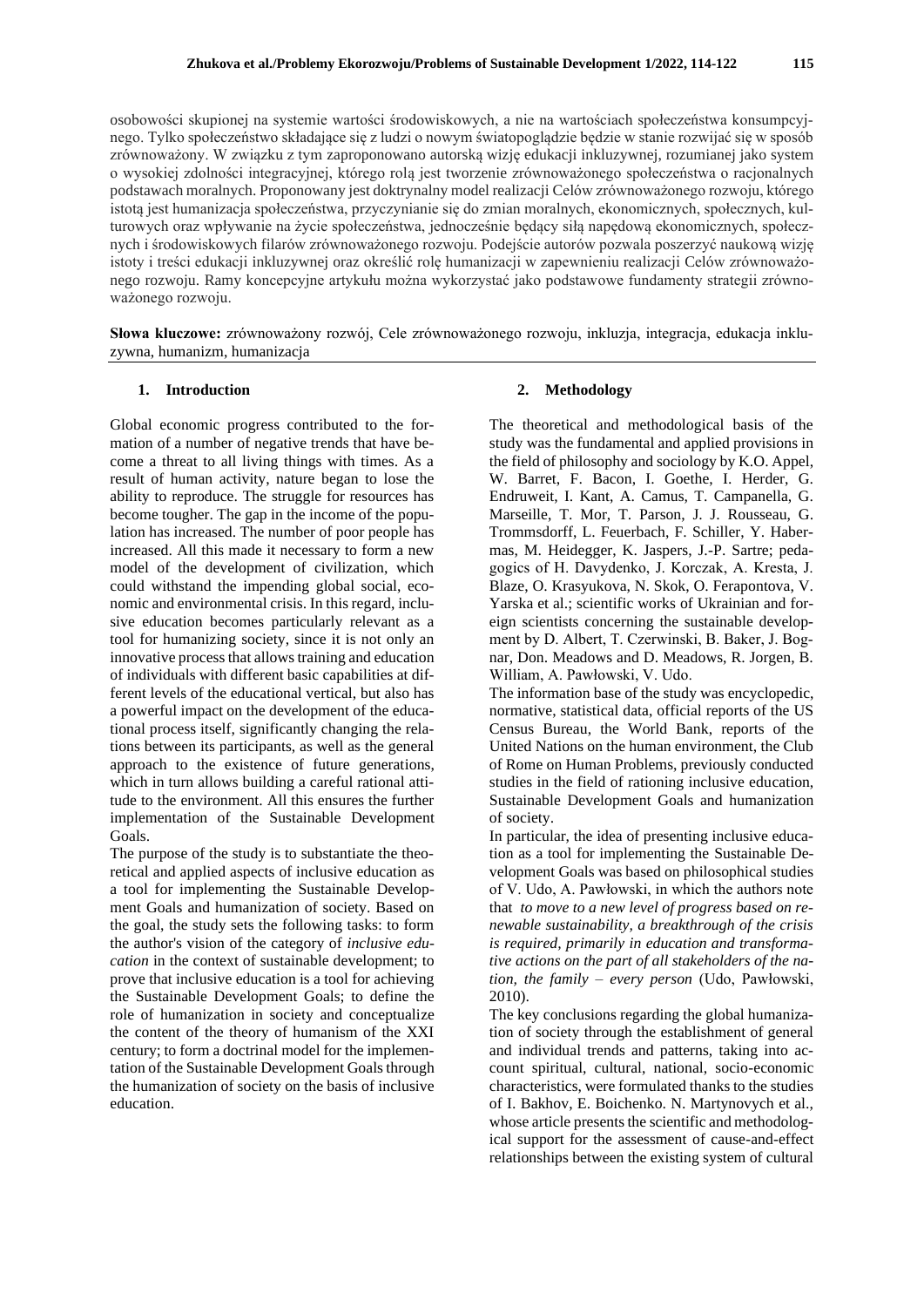and educational institutions and the cultural development of society (Bakhov, Boichenko. Martynovych, Nych, Okolnycha, 2020).

In the course of the study, the following scientific methods were used: historical and logical (in defining the essence of the concepts of *humanism, humanization, inclusive education, sustainable development*, as well as in the formation of the idea of humanization of the XXI century); general scientific method (for conceptualizing the doctrinal model for the implementation of the Sustainable Development Goals through the humanization of society on the basis of inclusive education); systematic approach (in determining the place of inclusive education and humanization in society and sustainable development, in determining the levels, connections, principles of the doctrinal model for the implementation of the Sustainable Development Goals through the humanization of society on the basis of inclusive education); comparative, statistical analysis (to substantiate key findings) and graphical analysis (to visualize the main results obtained).

#### **3. Findings and Discussion**

#### **Inclusive education**

The current stage of development of inclusive education in European countries is associated with various contradictions both in the categorical apparatus and in practical application. Some authors reduce the concept of inclusive education (hereinafter referred to as IE) to the educational problems of disabled children. Others identify inclusion with integration. The types of inclusion are not sufficiently structured. In addition, in modern pedagogical science, such concepts as *exclusion, adaptation, habilitation, segregation*, and others are used as complementary antonyms of inclusion. The generalization of the positive and negative experience of the implementation and development of inclusive education in a number of European countries also made it possible to make sure that the tools and results are dissimilar. Based on the above, there is a need to systematize existing approaches to the consideration of inclusive education.

The analysis of scientific publications allowed us to establish that the history of the emergence of inclusive education goes back to the XVII century. It is connected with the introduction of the mathematical term *integral*, which was transformed under the influence of various factors, and by the XX century it began to be used in philosophy, psychology, sociology, and then in pedagogy to describe various system processes. The widespread use of the concept of *integration* in the humanities is due to its semantic load. So according to the explanatory dictionary of foreign words *integration* from the French *intégration* – Lat. *integratio* – means the replenishment, restoration, unification into a whole of some parts, elements (Chervinsky, Nadel-Chervinska, 2012).

In his research, T. Parson considers the philosophical concept of integration from two positions: as a process of adaptation of the system to the environment and as a process of balancing the components of the system (Parsons, 2002).

Over time, the concept of integration was supplemented and expanded by the Stuttgart specialists G. Endruweit and G. Trommsdorff, whose studies are similar to T. Parson's methods and were based on a structural and functional concept. The authors argued that, in a sociological sense, integration is the inclusion of new elements in a system, after which they acquire the properties of this system and no longer differ from others (Endruweit, Trommsdorff, 2002). At the same time, the term *social integration* appeared in pedagogy, which was originally used in the United States to refer to racial and ethnic minorities, later it began to be applied to the children of immigrants, and only in recent decades (since the 60s of the ХХ century) the term entered the speech turnover on the European continent and began to be used in the context of the problems of persons with disabilities (disabled people).

An analysis of previous studies shows that in modern Europe, the concept of *inclusion* is directly related to the emergence of a new model of human rights, which arose after the adoption of the Universal Declaration by the United Nations in 1948, which served to intensify the development of new terminology, among other things.

Literally, inclusion means (from the English *inclusion* – addition, attraction) – the process of increasing the degree of participation of all citizens in society (Short dictionary of the system of concepts of inclusive education: a terminological dictionary, 2015).Therefore, it can be concluded that the etymology of inclusion is based on the concept *of integration*, as well as philosophical arguments about the social integration of an individual in a democratic society, which created the prerequisites for the emergence of a number of new categories explaining the identification of the concepts of *inclusion/ integration.*

A similar point of view is reflected in the studies of V. Yarska, N. Davydenko. According to the definition of social inclusion by V. Yarska, this term clearly indicates the formation of a democratic society, where an individual or a group of individuals is included in a broad society (Yarska, 2008).

H. Davydenko notes that the concept of '*inclusion' is directly related to the formation of the democratic way of life in Western Europe in the field of sociology, which contributed to the change of key paradigms* (Davydenko, 2014).

At the same time, the arguments presented above allow us to assert that inclusion is a narrower concept in comparison to integration: *integration is*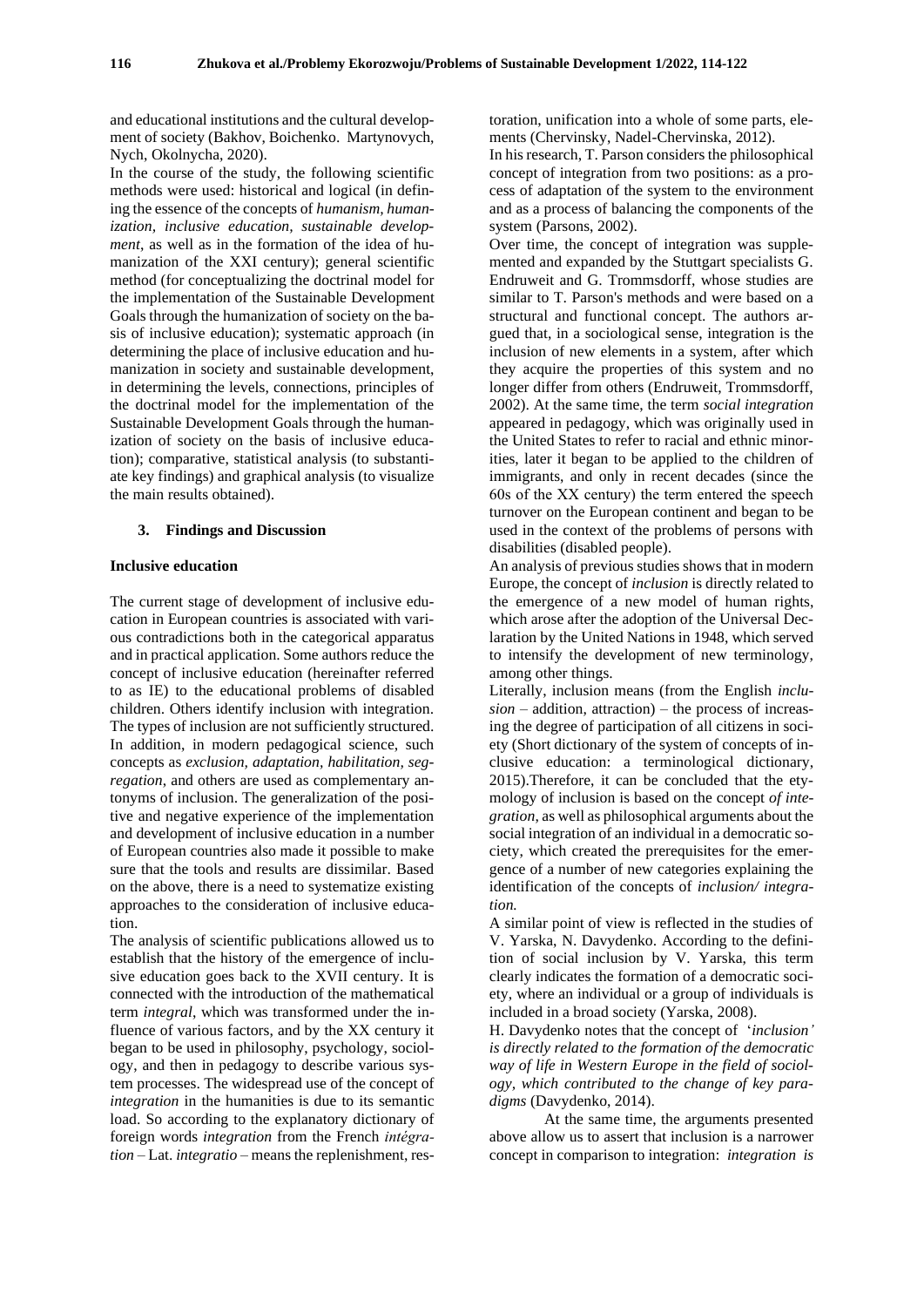

Figure 1. Dynamics of the earth's population in various historical epochs, compiled by the authors according to (US Census Bureau, 2021) 2020-2021 (World meter, 2021)

*the process of combining the elements of the system* (Chervynskyi, Nadel-Chervynska, 2012), while *inclusion* refers only to the individual. Inclusive education is just a reflection of the result that can be obtained from the symbiosis of these categories. On the one hand, education, being an open system, allows reflecting system aspects, on the other hand, inclusion determines the individual's place in this system and the final result from the process of interaction of its elements.

The result of the interaction is also reflected in the definition of the United Nations Educational, Scientific and Cultural Organization (UNESCO), which interprets inclusive education as a positive reaction to the diversity of students and the perception of their individual differences not as a problem, but as an opportunity to enrich learning (UNESCO).

In a sociological studies of N. Skok inclusive education is also considered through the integration, by way of inclusion, with the aim of obtaining a particular result in the process of interaction: inclusive education is the process of integration of individuals in the educational process, regardless of gender, ethnicity, religious affiliation, previous achievements, health status, level of development, socio-economic status of the parents and other differences (Skok, 2005).

In the studies conducted by O. Ferapontova, it is noted that inclusive education contributes to ensuring equal access to education for the whole society, taking into account the diversity of special needs and individual opportunities (Ferapontova, 2007). Summarizing the above, it should be noted that the authors understand the philosophy of modern education by inclusion. Inclusive education is primarily a system with a high integration ability. The main goal of inclusive education is to ensure the full participation of all members of society, regardless of opportunities, by including them in any processes. The high integration ability of the inclusive education system allows us to assert that it is an instrument for the implementation of the Sustainable Development Goals and the humanization of society.

#### **From inclusive education to sustainable development**

The XX century in modern science was marked by a century of changes. Indeed, during this period there were significant scientific, technical, economic, political, demographic and other changes that determined the future. A breakthrough in medicine contributed to an increase in life expectancy, and modern technologies provided an increase in the quality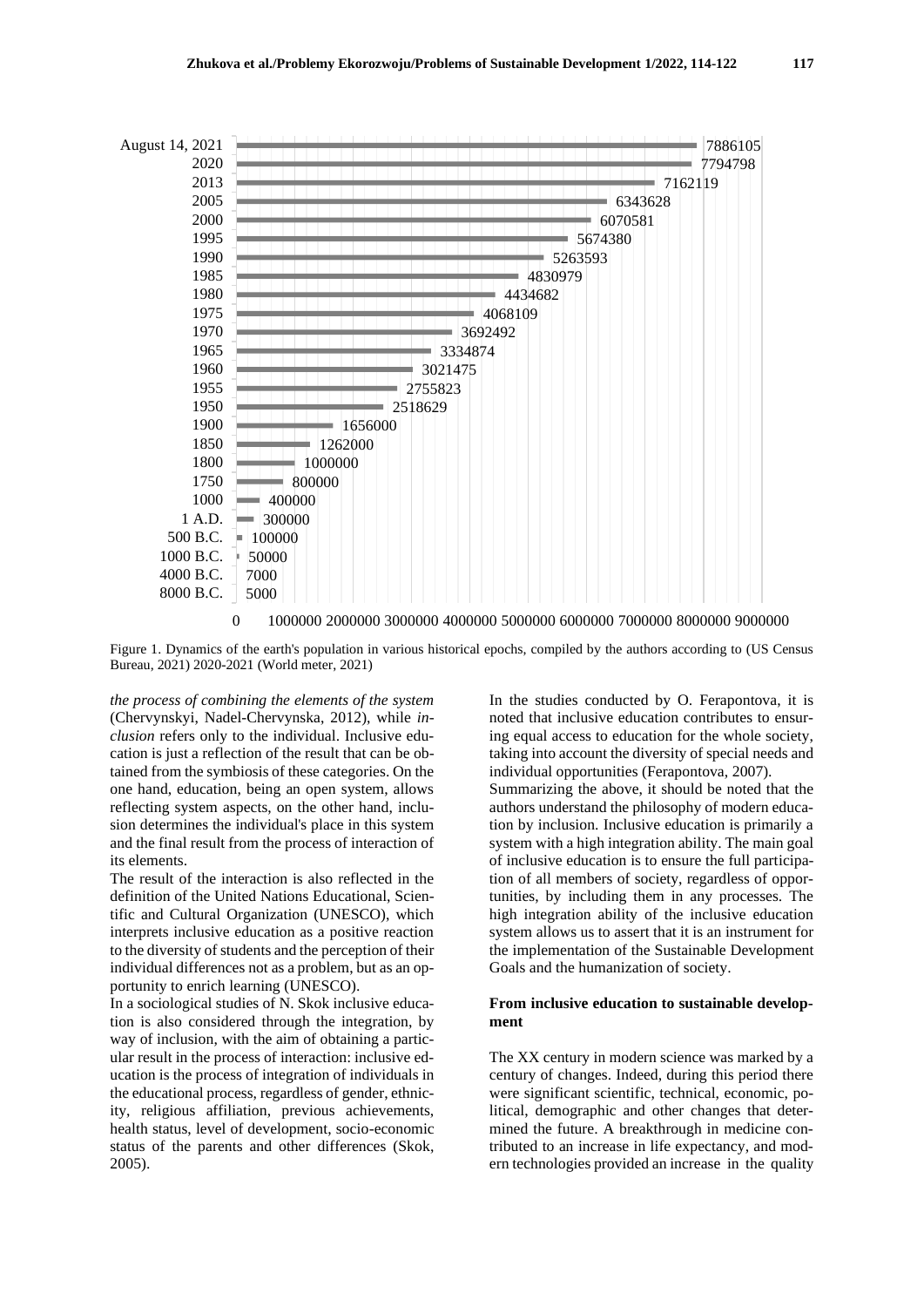

Figure 2. Periodization of the concepts of humanism, compiled by the authors on the basis of a generalization of the works of K. Levi-Strauss (1994), P. Kristeller (1956), E. Garen (1986), Y. Burckhardt (1996).

of life of the population, as a result of which by the end of the 70s of the XX century there was a demographic explosion – a sharp increase in the population as a result of a steady and significant excess of birth rate over mortality (Ehrlich, 1975). More clearly, the dynamics of population growth on earth in various historical epochs is shown in (Fig. 1).

It should be noted that to date, there is a steady trend of population growth in the world. Thus, according to the World Bank, as of July 2021, the world's population increased by another 226 million and amounted to 7.9 billion people (World Bank).

The overpopulation of the planet, combined with vital human activity, increased the burden on the environment and contributed to the emergence of a conflict with nature, which led to an acceleration of global changes in all environments and the practical termination of the restoration of renewable natural resources – air, water, soil, flora and fauna. Of course, global environmental changes have affected the economy and people's health. They showed that humanity has crossed any acceptable boundaries in its development. Thus, the period of *independence of mankind* from the laws of nature has come to a logical conclusion. As a result, it became necessary to rethink the further development of civilization.

The debate about sustainability has a long tradition. Back in 1969, negative trends in ecology, economics and social development were mentioned. In the declaration of the first UN conference on the environment (Stockholm, 1972), the relationship of econo-

mic and social development with environmental problems was noted (Declaration of the United Nations Conference on the Human Environment, 1972). A significant contribution to understanding further development was made by the scientific reports of the Club of Rome (Limits to Growth, 1972), which proposed the ideas of the transition of civilization to a state of *global dynamic equilibrium*, to *organic* growth (Meadows, Donella; Meadows, Dennis; Randers, Jorgen; Behrens III, William, 1972).

In 1987, the report *Our Common Future* was published. In which, as a path to the future, sustainable development is proposed that connects the needs of the present and future generations. The document was prepared by the United Nations International Commission on Environment and Development under the leadership of Brundtland. It noted that sustainable development represents *development that meets the needs of present generations without compromising the ability of future generations to meet their own needs* (WCED, 1987). At the same time, the analysis of various scientific points of view regarding the interpretation of the concept of sustainable development gives grounds to assert that the majority of scientists consider the classic definition of sustainable development not to the interpretation of the UN International Commission on Environment and Development, but to the definition presented in the UN Framework Document Agenda XXI: *Sustainable development is a model for the movement of humanity forward, in which the needs of the present*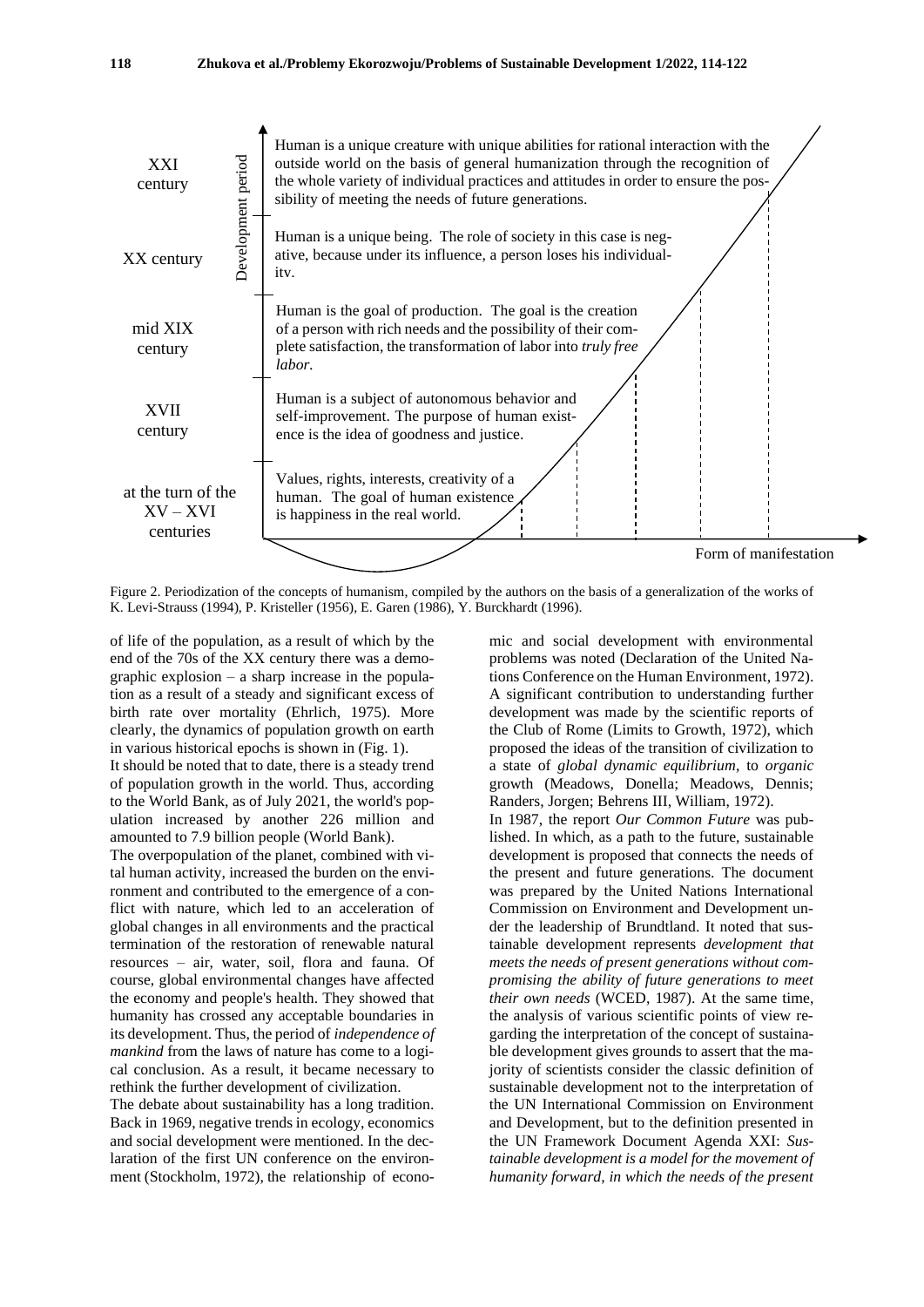*generation of people are met without depriving future generations of such an opportunity* (Agenda XXI, 1992).

Agreeing with the overwhelming majority of scientists, we consider it expedient in this study to consider sustainable development as a qualitatively new model of human movement into the future based on the humanization of the individual and society. In this regard, inclusive education is assigned with the role of an institution for creating a sustainable society with rational moral foundations. This need arises from the life of the consumer society, which consumes about 86% of all global resources and produces 75% of waste from economic activities (Global Footprint Network, 2021), as well as from the presence of conflicts, poverty, hunger, inequality, pandemics, degradation of society and the environment.

#### **Discussion about the humanization of society**

Speaking about humanism, it should be noted that it has always played an important role both in the life of an individual and society as a whole and occupied a key place in the system of universal values. The ideas of humanism determine the attitude of a person to various phenomena associated with his existence, motivate, direct and substantiate his actions. Therefore, the problem of the content of the ideas of humanism is not only academic in nature, but directly addressed to practice. Analysis of scientific literature indicates that humanism is a historically changing system of views (Fig. 2).

It follows from the figure that with each subsequent period in the development of philosophical thought, the forms of manifestation of humanism also become more diverse and complex. So, initially, the formation of a new worldview – humanism (from the Latin *humanus* – human), which later became the ideology of the European Renaissance was reduced only to opposing the church's view of man as an insignificant and sinful being.

In the classic sense, which was generated by the Renaissance in Italy, humanism is already seen as a form of asserting universal human values in society, aimed at the cultural and moral development of human abilities. (Social Pedagogy Concise Dictionary of Concepts and Terms, 2016). Such an approach made it possible to further expand the forms of manifestation of humanism and to consider it not in a narrow, but in a broad sense, as a benevolent attitude towards a person, affirming his freedom and dignity, regardless of any social functions and roles he performs, seeing in him an independent source of creative forces (Electronic library of the Institute of Philosophy of the Russian Academy of Sciences, 2015). Unlike the ancient and medieval approaches, modern European humanism defends an anthropocentric picture of the world in which a person is a free being, capable of creating himself, giving himself any na-

ture that he himself desires, as a subject of knowledge and activity, relying in his actions on his own mind and creative potential. This was the main discovery of humanism, which was developed in the rationalistic thought of modern times, which affirmed the decisive importance of the human mind both in the knowledge of the world and in the creation of socio-political forms of social life. This tradition had the greatest influence on the development of social and philosophical thought – the humanistic ideal of an individual as a free personality, capable of self-creation and creativity, gave rise to the dream of a society in which this ability would be fully realized in life, which led to the emergence of the first communist utopias (Kviatkovskyi, 2018).

### **Doctrinal model of the implementation of sustainable development goals through the humanization of society based on inclusive education**

World globalization, which began in the second half of the ХХ century, testifies to the need to search for an ideological model of current social and economic development, ways to renew sociocultural life that would contribute to the mass humanization of society through the recognition of the whole variety of individual practices and attitudes, and the basis of the model should be based on the formation of a person of moral consciousness, the basis of which is personal responsibility.

Scientists from various fields and areas of scientific interests declare the need to change the consciousness of a *modern human*. In particular, in the work of A. Pawłowski *How to Teach on Sustainable Development Issues*? the author uses poetry to combine feeling and technology, hoping that such an approach can cause positive changes in the awareness and behavior of readers (Pawłowski, 2015).

Appealing to personal responsibility, it is important to note that the concepts of practical discursive ethics of K.O. Appel (1999) and Y. Habermas (1999) are taken as a basis, which are based on the humanistic ideals of justice and solidarity. The humanistic principle of justice *postulates the same respect and equal rights for each individual, the basis of solidarity is compassion (empathy) and concern for the well-being of others* (Appel, 1999; Habermas, 1999).

Thus, humanization is the core of inclusive education (Fig. 3).

Internal humanization, forming the personal responsibility of the individual, contributes to the renewal of socio-cultural life (external harmonization), thereby ensuring the massive humanization of society. Internal humanization is understood as the process of formation of spiritual (religion, confession) and mental (inner world of a person) qualities, which are based on the principles of justice, solidarity, moderation, rationality, sustainability. External humanization is the projection of the individual's internal attitudes onto the social, cultural environment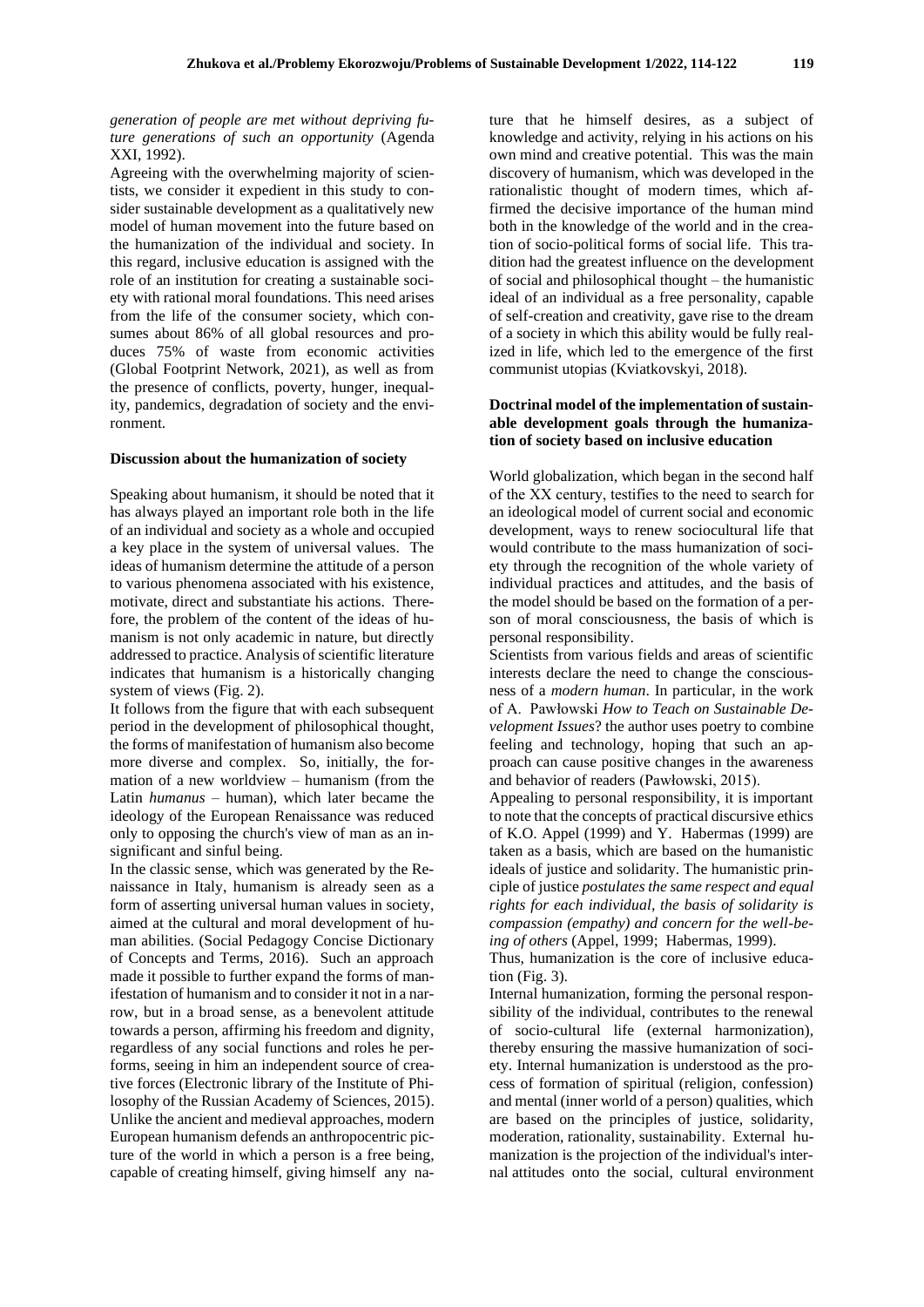

on inclusive education, compiled by the authors

under the influence of which the identification of the society (region, country) occurs.

It is important to note that in this case, inclusive education is assigned not only the role of ensuring the full participation of all members of society, regardless of opportunities, by including them in any processes, but also a communicative one, which is defined as any exchange of information between the elements of the system. The elements of inclusive education are individuals or groups, as well as legal, social, pedagogical, economic and educational components. In other words, we are pushing the boundaries of understanding inclusion and inclusive education beyond disability.

As has been noted more than once, education is an open system. Taking into account the fact that the concepts of *inclusion* and *integration* in the study correlate as partial and general, inclusive education in this case is also considered as a form of integration. This approach, according to the authors, allows to reflect the interaction not only within the system, but also outside it, providing both moral and economic, social, cultural changes, which in turn affect the life of society, becoming a necessary condition and driving force of economic, social and environmental aspects of sustainable development. Sustainable development in relation to inclusive education constitutes a global environment. It is of importance that each component of the presented model is in constant dynamics.

Thus, the Doctrinal model for the implementation of the Sustainable Development Goals created by the authors makes it possible to link the concept of sustainable development with the formation of spiritual and mental values that focus on the survival of all mankind, and inclusive education ensures the implementation of the Millennium Goals through the legal, social, pedagogical, economic and educational components.

The legal component of inclusive education focuses on ensuring equal rights in education, preventing and combating exclusion in education, identifying and eliminating factors that hinder the realization of an individual's right to education on the basis of equality and accessibility. In this way, the legal framework contributes to the provision of inclusive and equitable quality education and the promotion of lifelong learning opportunities for all (Goal 4); promotes peaceful and inclusive societies for sustainable development, by ensuring access to justice for all (Goal 16), strengthens the means of implementation and revitalizes the Global Partnership for Sustainable Development (Goal 17), as well as reduces inequalities in all of its manifestations (Goal 10).

The social component of inclusive education is aimed at the formation and assimilation by an individual of a wide range of values (healthy way of life, respect for nature, moderate consumption, etc.), social roles and expectations, on the basis of which the daily life of people is formed, as well as the for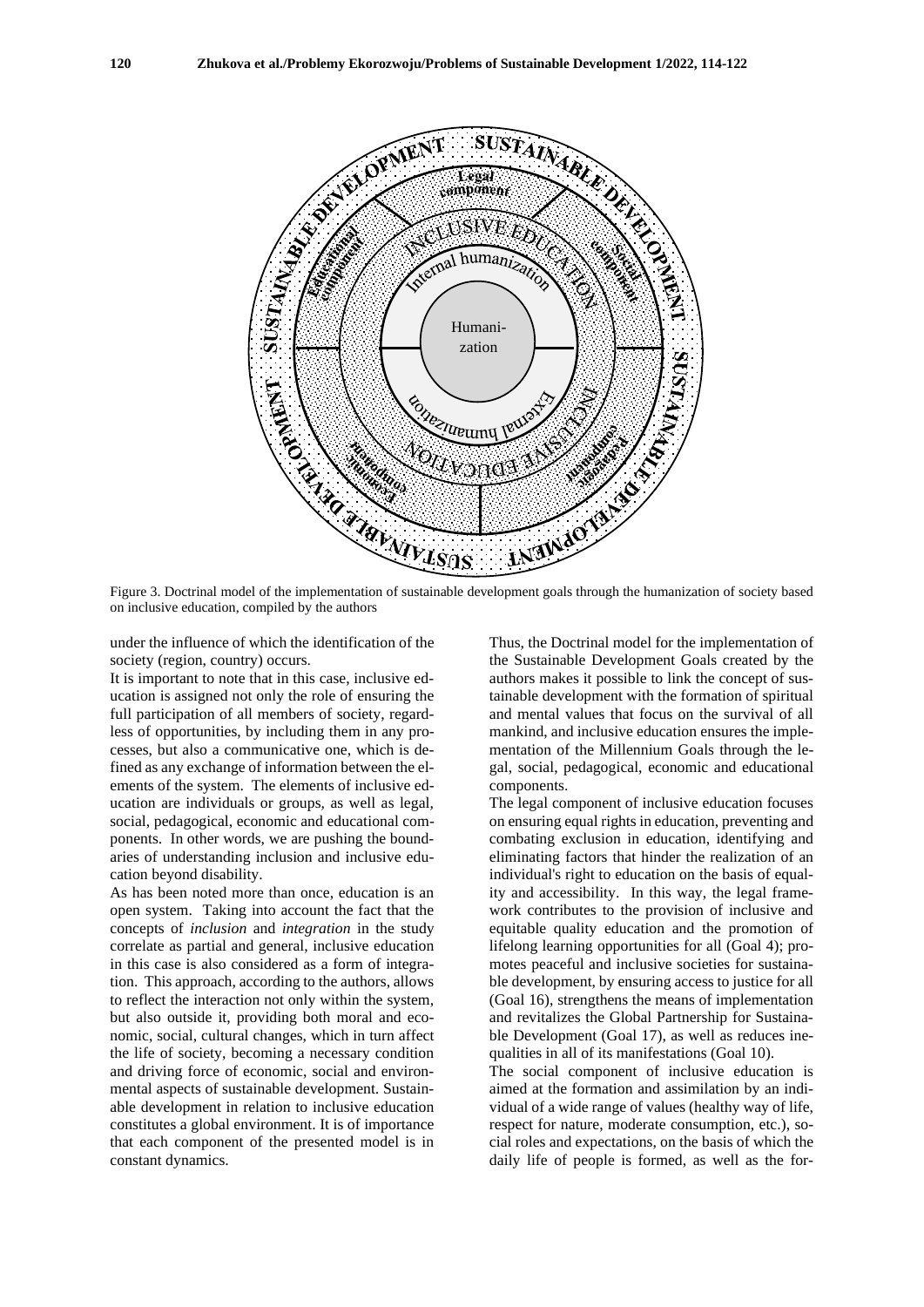mation of *stable personality* on the basis of mastering the acquisition of knowledge, skills, values of cultural heritage accumulated by society. Through interaction, individuals influence each other, thereby forming strong beliefs about the need to eradicate poverty (Goal 1), hunger (Goal 2), ensure equal rights of rich and poor, men and women (Goal 5), promote availability and rational water use and sanitation for all (Goal 6).

The pedagogical component of inclusive education ensures the implementation of all 17 goals of the Millennium, since this component, in particular, contributes to the formation of internal and external beliefs of the individual, which are subsequently accepted / not accepted, spread or become obsolete through the social component. This is due to the fact that the formation of internal and external beliefs is influenced by the family, teachers and society, which are able to change the worldview of an individual to a global understanding of the idea of sustainable development as a universal idea and lay it in the basis of the mentality of future generations. For example, a family and a teacher are able to form the child's conviction to lead a healthy lifestyle, give up bad habits (Goal 3), take good care of nature and contribute to its preservation in every possible way (Goal 14, Goal 15), contribute to the fight against climate change (Goal 13).

The educational component in this case is a kind of continuation of the pedagogical one. Its role is to ensure that the individual assimilates the system of knowledge, skills and abilities necessary for the development of individual potential and further successful integration of society into a sustainable space. Based on the knowledge gained, each individual is able to learn to think critically, which ultimately will allow and develop measures to implement each of the 17 goals. For example, the knowledge gained, together with basic ideas about sustainable development, contribute to new discoveries, the introduction of new technologies based on the principles of environmental friendliness, rationality, accessibility, which in turn ensures the implementation of Goal 7: Ensuring universal access to affordable, reliable, sustainable and modern energy sources for all; Goals 9: Building of resilient infrastructure, promotion of inclusive and sustainable industrialization and innovation; Goal 11: Ensuring openness, security, resilience and environmental sustainability in cities and towns.

The economic component of inclusive education aims to prepare for the workforce, develop and harness potential in the labor market, thereby contributing to the realization of Goal 8: Promotion of progressive, inclusive and sustainable economic growth, full and productive employment and decent work for all.

#### **4. Conclusion**

As can be seen from the above, the article resolves both scientific and applied problems in the field of sustainable development, pedagogy and philosophy on the basis of theoretical generalization and practical support, the main of which are as follows.

Based on the generalization of scientific points of view regarding the interpretation of such concepts as *inclusive education, humanization, sustainable development,* the author's vision for each category was formed. It has been established that the etymology of inclusion is based on the concept of *integration*, as well as philosophical reasoning about the social integration of an individual in a democratic society. Against this background, it is proposed to understand inclusive education in the context of sustainable development as a system with a high integrative ability, the main goal of which is to ensure the full participation of all members of society, regardless of opportunities, by including them in any processes, which makes it possible to consider inclusive education as a tool for achieving the Sustainable Development Goals.

By determining the content of the theory of humanism of the XXI century, its role in society has been established. It has been proved that humanization is the core of inclusive education and is built on the principles of a new humanitarian model for the development of civilization, including the principle of evolution, personal responsibility, justice, solidarity, moderation, rationality, sustainability, which presupposes the restructuring of the entire economic, social and political system. It has been substantiated that the implementation of this new social paradigm is possible not only through improving the social level and increasing attention to the individual with his needs, but also through the humanization of values.

The expediency of interpreting sustainable development as a new model of human movement into the future based on the humanization of the individual and society has been substantiated. In this regard, inclusive education is assigned with the role of an institution for creating a sustainable society with rational moral foundations.

A doctrinal model of the implementation of Sustainable Development Goals through the humanization of society on the basis of inclusive education has been proposed, the core of which is internal and external humanization, inclusive education is assigned not only the role of ensuring the full participation of all members of society, regardless of opportunities, by including them in any processes, but also communicative role, which is defined as any exchange of information between system elements. It has been proposed to consider both individuals with their characteristics and legal, social, pedagogical, economic and educational components as elements of inclusive education. This approach allows reflecting